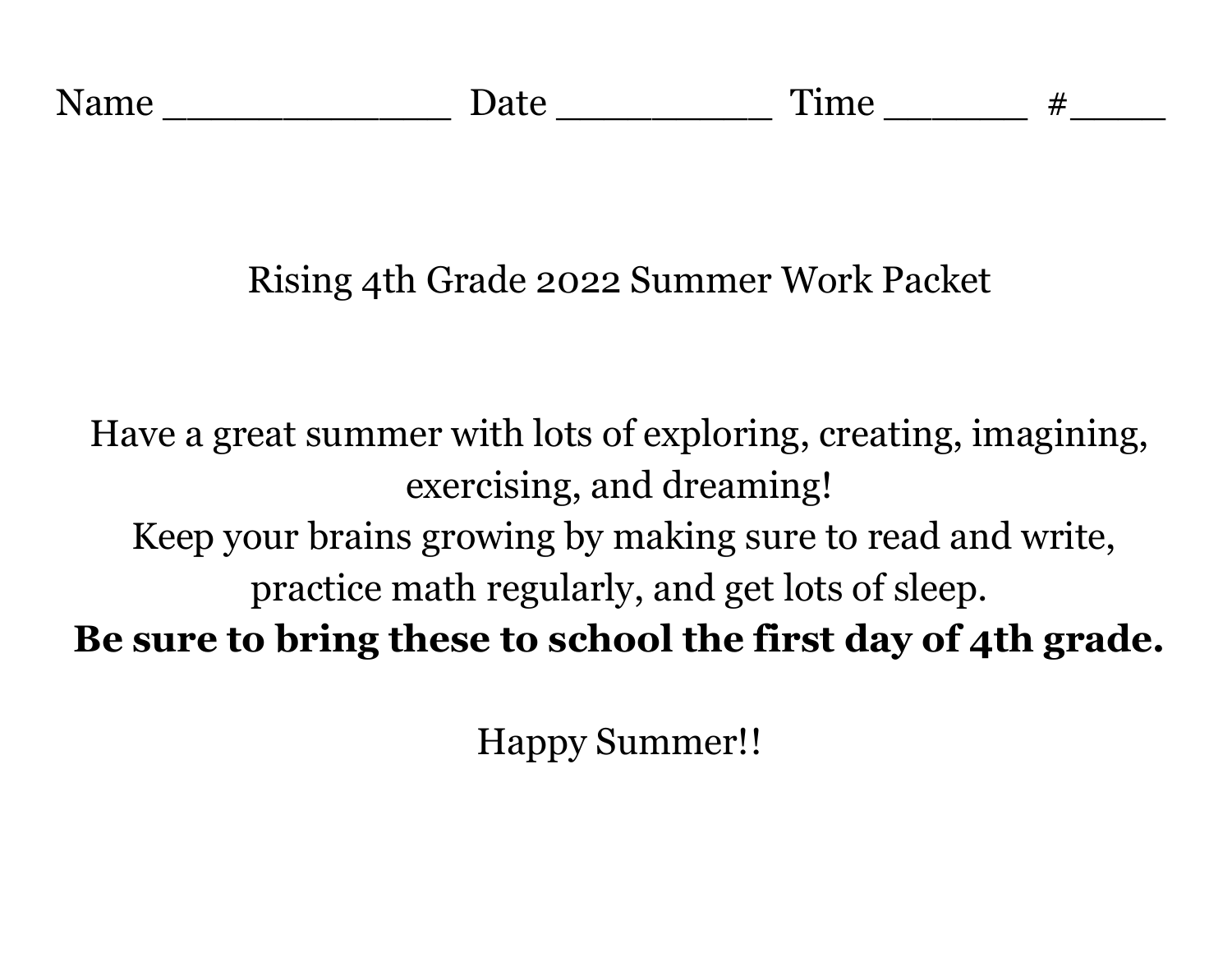# **Summer Reading Spend 15-20 minutes reading each day.**

My goal this summer is to read \_\_\_\_\_ **graphic novels or chapter books**. List the book titles you read:

My goal this summer is to read \_\_\_\_\_ **picture books**. List the book titles you read:

I have read regularly this summer and I have become a better reader. I am ready to work hard in 4th grade.

*Signed: \_\_\_\_\_\_\_\_\_\_\_\_\_\_\_\_\_\_\_; Parent Signature: \_\_\_\_\_\_\_\_\_\_\_\_\_\_\_\_\_\_\_\_\_\_*

\*Helpful tip: when you don't know a word look for context clues in the writing and in the pictures to help you, and check a dictionary.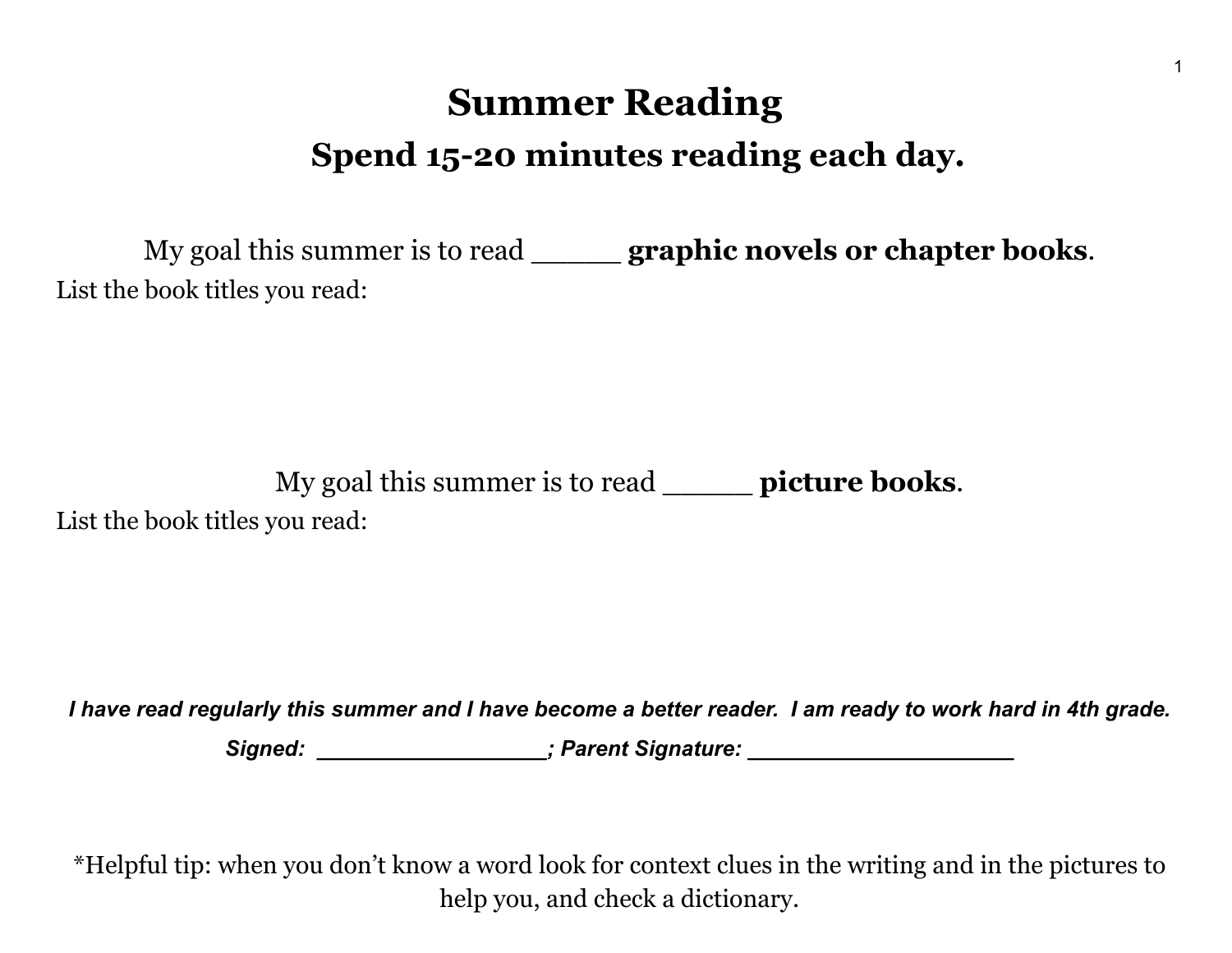## **Summer Writing**

## **Choose 2 of the 3 Required Writing Assignments:**

(due the first day of school)

#1 **Friendly Letter Postcard** - Do one cultural activity with your family (museum, concert, play, ethnic restaurant, etc…) and write an index card "postcard" to Miss Hyrcza telling her about your experience. Remember to include the date, a greeting, a 5 sentence body paragraph and a closing with your signature. On the other side draw and color a beautiful picture representing your experience.

#2 **Show Don't Tell** - Write a quality 5 sentence paragraph about a place you visit this summer. Do NOT tell what the place is but show it through wonderful descriptive writing.

#3 **Research Your Favorite Author** - Learn about your favorite author and write a quality 5 sentence paragraph about that author and why you enjoy the books they have written.